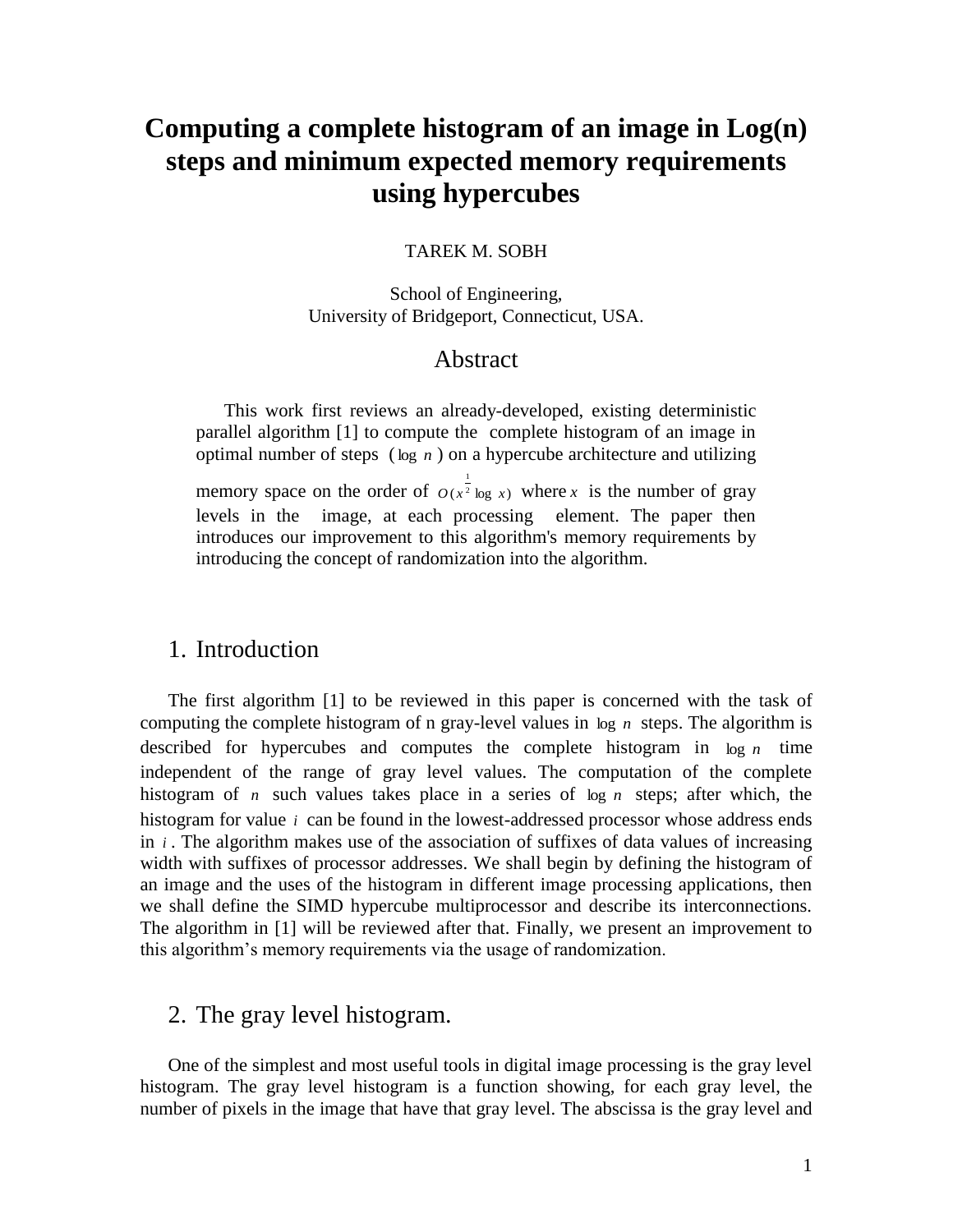the ordinate is the frequency of occurrence (number of pixels). While the histogram of any image contains considerable information, certain types of images are completely specified by their histograms. When an image is condensed into a histogram, all spatial information is discarded. There are many uses for the gray level histogram. One important use is in digitizing parameters, which is due to the fact that the histogram indicates whether or not an image is properly scaled within the available gray level. Another important use is in boundary threshold selection, as contour lines provide an effective way to establish the boundary of a simple object within an image. The contours may be, for example, the 'dip' between two peaks in the histogram in the case of a light area within a dark area or vice versa. The area and the integrated optical density of a simple object can be computed from its image histogram too.

# 3. The SIMD hypercube microprocessor.

A hypercube of dimension k has  $2<sup>k</sup>$  nodes and  $k2<sup>k</sup>$  edges. A hypercube of dimension 2 is analogous to a square, the hypercubes of dimension  $d \geq 3$  can be recursively defined as obtained from two hypercubes of dimension  $(d-1)$  each, by connecting corresponding nodes of the two hypercubes. That is, two cells share a direct connection if and only if their corresponding hypercube vertices are connected by a hypercube edge. Furthermore, we can see that two cells will share a direct connection if and only if their addresses differ in exactly one bit position (i.e., one in each dimension). In the SIMD multiprocessor model (single-instruction, multiple data), which is our model, all processing elements execute a sequence of instructions, sent from one controller.

## 4. The Algorithm.

This section explains and reviews the algorithm introduced in [1], so that the reader of this article can follow later the development of our own contribution, which is namely, randomizing the algorithm. The histogram which is to be computed will be represented as a set of ordered pairs, each pair will contain an index (represented in binary; for example,

 $i_{m-1}, i_{m-2}, \ldots, i_3, i_2, i_1, i_0$  will represent an index of length m bites, which implies that the maximum number of gray levels allowed is  $2<sup>m</sup>$ ), and a count, which is the histogram value of the corresponding index (that is the number of pixels which have the index value as its gray level).

#### 4.1. Initial configuration.

Initially each processing element (PE) in the hypercube include one and only one pair, which is in fact one pixel value, which means that the count component of the pair have the value "1" throughout the hypercube. This may be considered as if each PE of the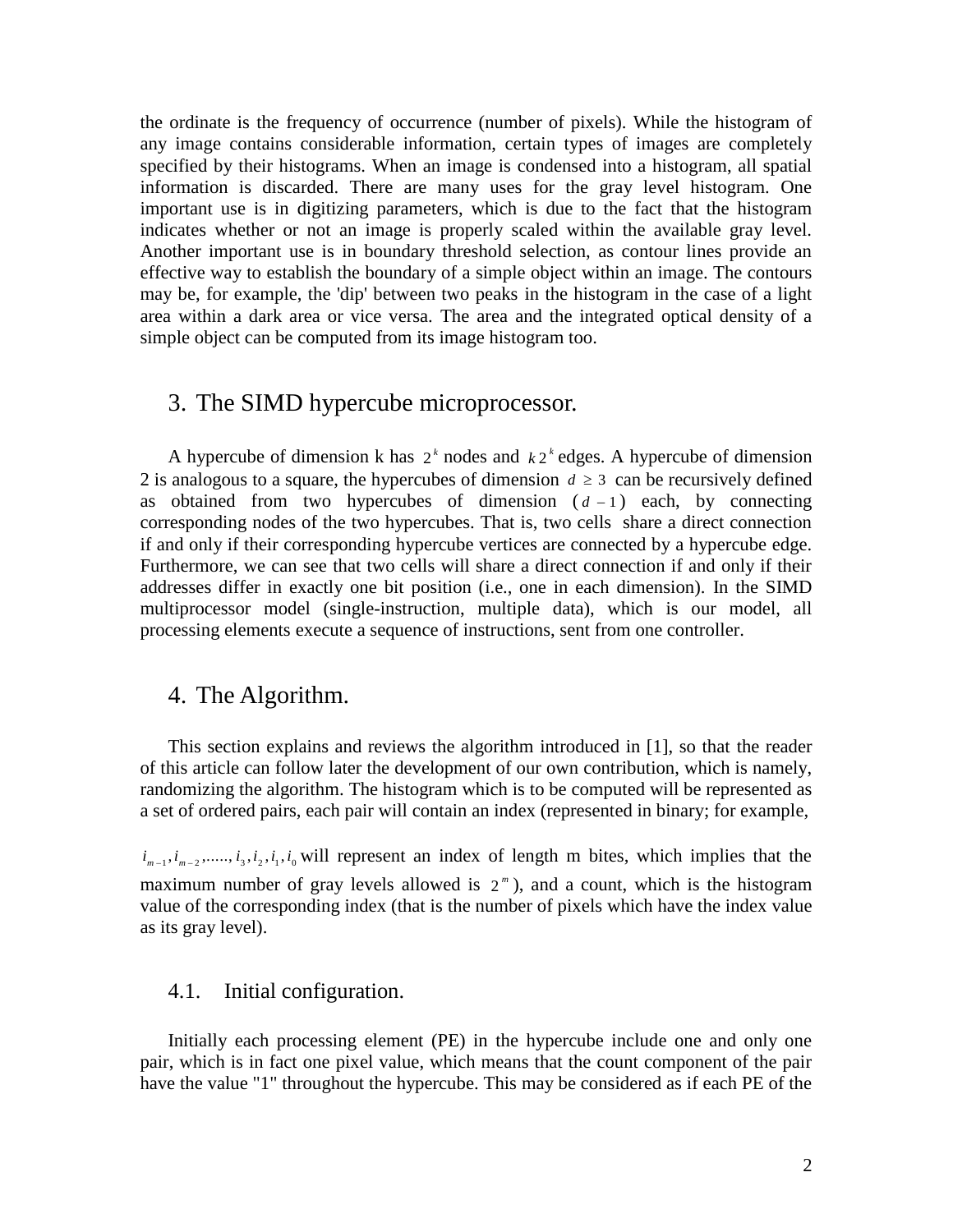hypercube contains a histogram consisting of single pair, which is obtained by pairing the gray level value (index) in the cell with the count "1".

The goal may be considered then to 'combine' all those histograms in different cells to form the complete histogram of the image, which is to be distributed in some reasonable way throughout the hypercube in order to be retrieved easily.

#### 4.2. The basic idea behind the algorithm in [1].

The basic idea behind the algorithm is very simple, it is in fact the idea of 'combining' all the values distributed throughout a hypercube into a single processing element in  $log n$  steps, where  $n$  is the number of cells within the hypercube multiprocessor. Combining the set of values in the hypercube is a very simple and standard procedure. It can be described using a simple algorithm consisting of a loop that is to be performed *k* times, where  $k$  is equal to the quantity log  $n$ . During iteration number  $j$  the value that is stored in the processor

$$
a_{k-1}, a_{k-2}, \ldots, a_{j+1}, 1, a_{j-1}, \ldots, a_2, a_1, a_0
$$

is to be sent to the processor

$$
a_{k-1}, a_{k-2}, \ldots, a_{j+1}, 0, a_{j-1}, \ldots, a_2, a_1, a_0
$$

which is done in exactly one time step, as this is a hypercube edge. Then, combined with the value stored in the latter processor, it can be seen that after  $k$  steps the 'combination' of all the elements that were originally distributed throughout the hypercube will be found in a single processor namely the processor

$$
0_{k-1}, 0_{k-2}, 0_{k-3}, \ldots, 0_2, 0_1, 0_0
$$

#### 4.3. The problems arising when using the basic algorithm.

In [1], it can be readily seen that the previous sort of algorithm can be readily applied to a large class of problems, namely the class of problems where the amount of storage that is required to store the combined value after the current iteration does not increase or increase significantly, but does so with a slow rate as more values are combined. If this was not true, the amount of storage required would be in fact exponential. One such problem may be the addition problem. For the problem of combining histograms, this basic algorithm will not be suitable, because the output of the operation of combining two histograms may be twice as large as either of the original histograms. The consequence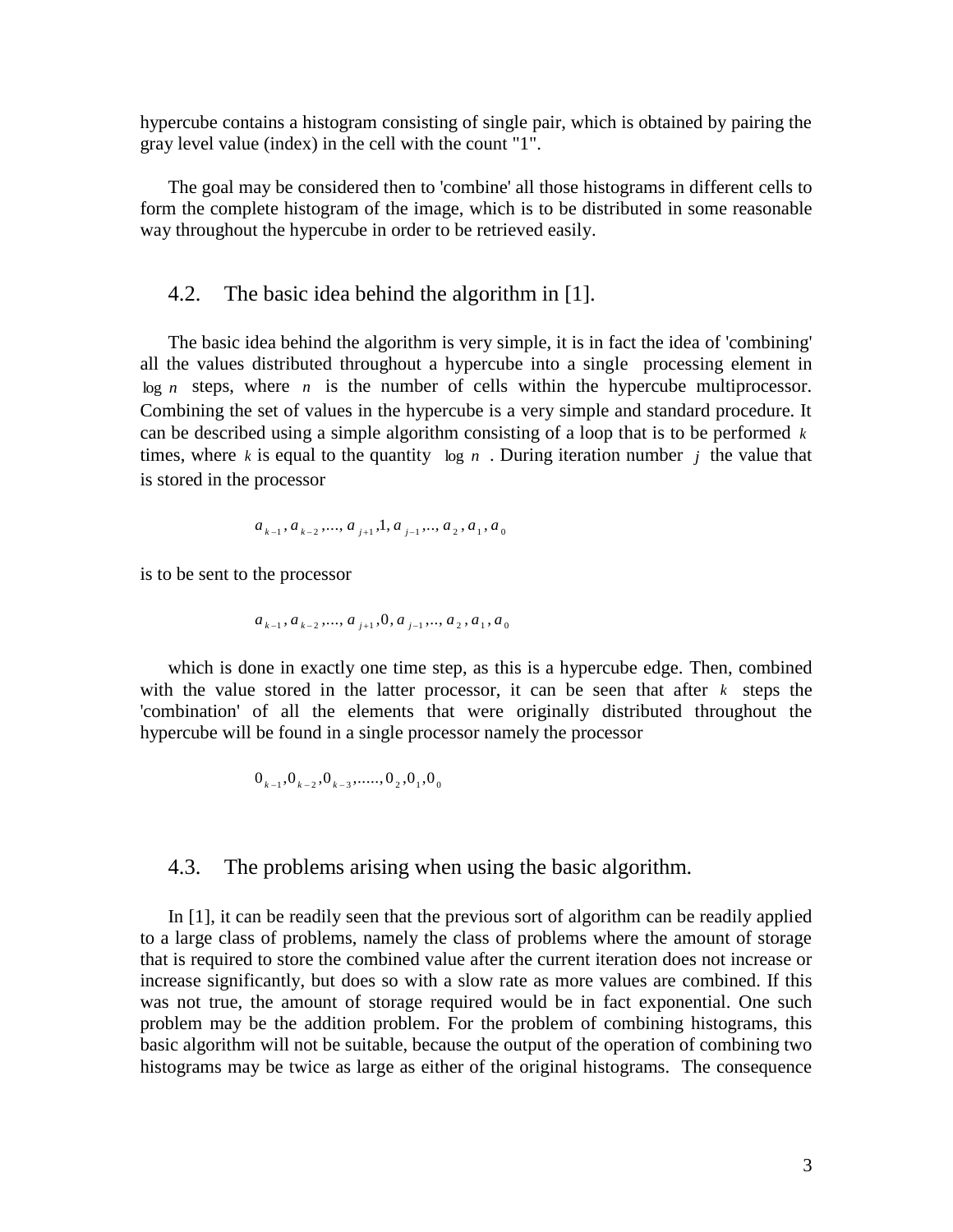of this will be the exponential growth in the storage required for the histogram in a given processing element.

#### 4.4. The description of the algorithm

The main idea behind the algorithm that the authors developed in [1] is to try to alleviate the problem with the basic algorithm of the exponential growth in memory requirement at the processing elements by allowing the histogram information to remain distributed to a certain degree while still aggregating it in a useful way in a series of log *n* steps. This is to be performed using the following algorithmic steps, presented in [1]:

The algorithm is still a loop with  $k$  iterations with  $k = \log n$ . At each iteration  $j$  of the loop during the first *m* steps, the following is to be performed. ( $n =$  number of PE's; i.e., number of pixels,  $m = \log$  (number of gray levels))

All the pairs with index (in binary):

 $i_{m-1}, i_{m-2}, \ldots, i_{j+1}, 0, i_{j-1}, \ldots, i_1, i_0$ 

which are in a processing element in the hypercube whose address is:

 $a_{k-1}, a_{k-2}, ..., a_{j+1}, 1, a_{j-1}, ..., a_1, a_0$ 

are sent to the PE in the hypercube whose address is:

$$
a_{k-1}, a_{k-2}, \ldots, a_{j+1}, 0, a_{j-1}, \ldots, a_1, a_0
$$

At the same time, in a complementary fashion, all pairs with the index:

 $i_{m-1}, i_{m-2}, \ldots, i_{j+1}, 1, i_{j-1}, \ldots, i_1, i_0$ 

which are in a processing element in the hypercube whose address is:

 $a_{k-1}, a_{k-2}, \ldots, a_{j+1}, 0, a_{j-1}, \ldots, a_1, a_0$ 

are sent to the PE in the hypercube whose address is:

 $a_{k-1}, a_{k-2}, ..., a_{j+1}, 1, a_{j-1}, ..., a_1, a_0$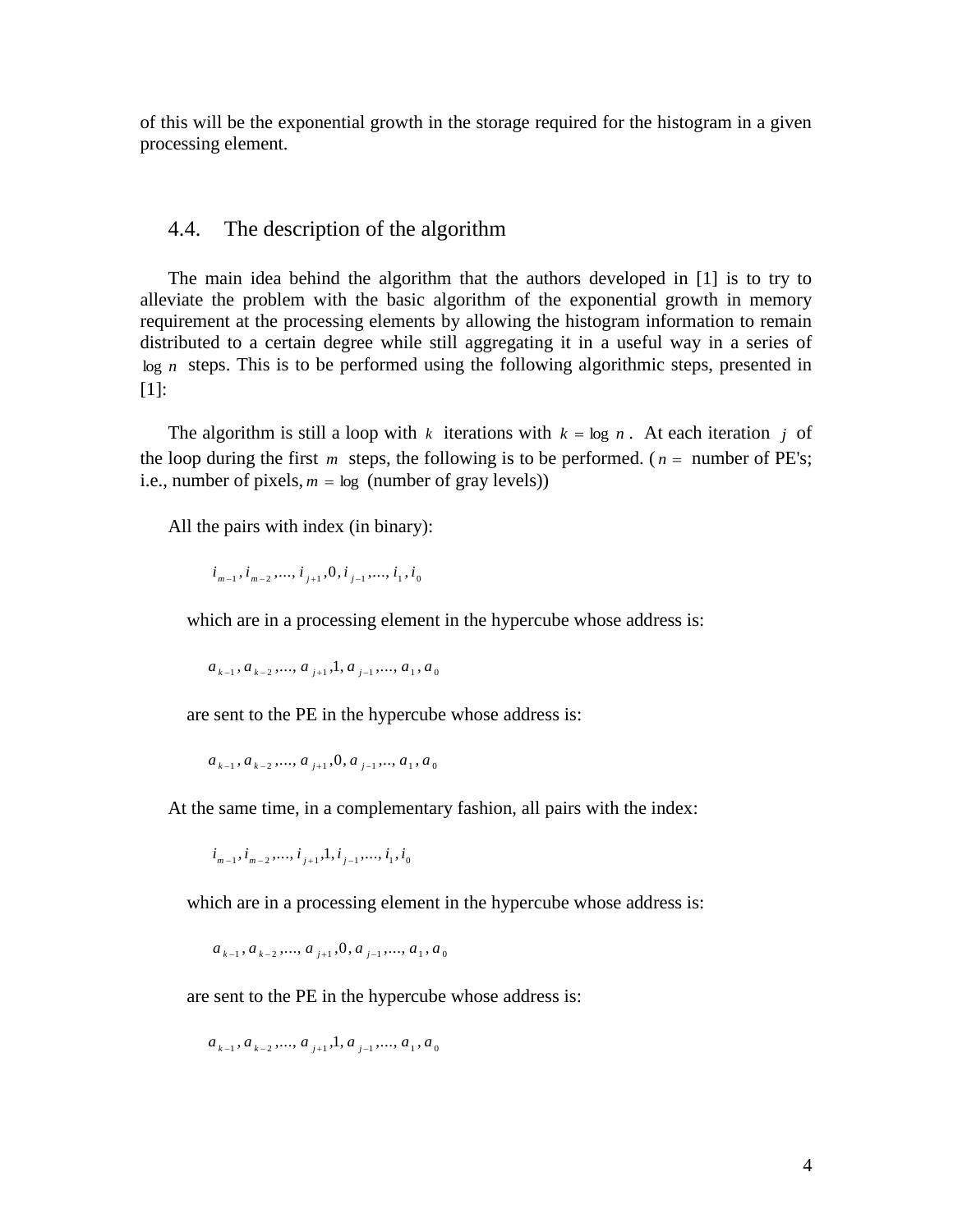At the very first iteration of the loop, every pair in the hypercube whose index ends with a zero, which is in a PE whose address, is:

 $a_{k-1}, a_{k-2}, \ldots, a_1, 1$ 

will be send to the PE  $a_{k-1}, a_{k-2}, \dots, a_1, 0$  also any pair with an index ending in a one, which is in a PE whose address is:

$$
a_{k-1}, a_{k-2}, \ldots, a_1, 0
$$

will be send to the PE  $a_{k-1}, a_{k-2}, \dots, a_1, 1$ 

During the second iteration, every pair in the hypercube whose index ends with a  $0, i_0$ , which is in a PE whose address is:

 $a_{k-1}, a_{k-2}, \ldots, a_{2}, 1, a_{0}$ 

will be send to the PE  $a_{k-1}, a_{k-2}, \dots, a_2, 0, a_0$ , also any pair with an index ending in a  $1, i_0$ , which is in a PE whose address is:

 $a_{k-1}, a_{k-2}, \ldots, a_2, 0, a_0$ 

will be send to the PE  $a_{k-1}, a_{k-2}, \dots, a_2, 1, a_0$ 

It can be readily noticed that some use is being made of the association of suffixes of the indices and suffixes of the PE addresses. After the values are sent, whenever two pairs with the same index (i.e., two pixels with the same gray level) are collected in the same PE, they are to be combined to form one pair with the same index and with the count value equal to the sum of count values of each individual pair, thus forming the histogram. At first glance, it might seem that the problem of the exponential growth in memory requirements at each PE still exists, due to 2 facts:

- 1. The number of bits required for the count increases by one each time a combine is performed.
- 2. The possibility that many pairs with indices which are the same in the last several bits may be initially located in processing elements such that they all happen afterwards to gravitate to a single cell, which implies that the possibility for exponential growth in the number of pairs stored in a particular processing element still exists.

However, when one takes a closer look at the operation of this algorithm, the situation will turn to be much better than it first appeared to be. Regarding the first concern - the increase of the number of bits needed for the count by one after each iteration - it can be seen that there is no need to store after iteration  $j$  the last  $j+1$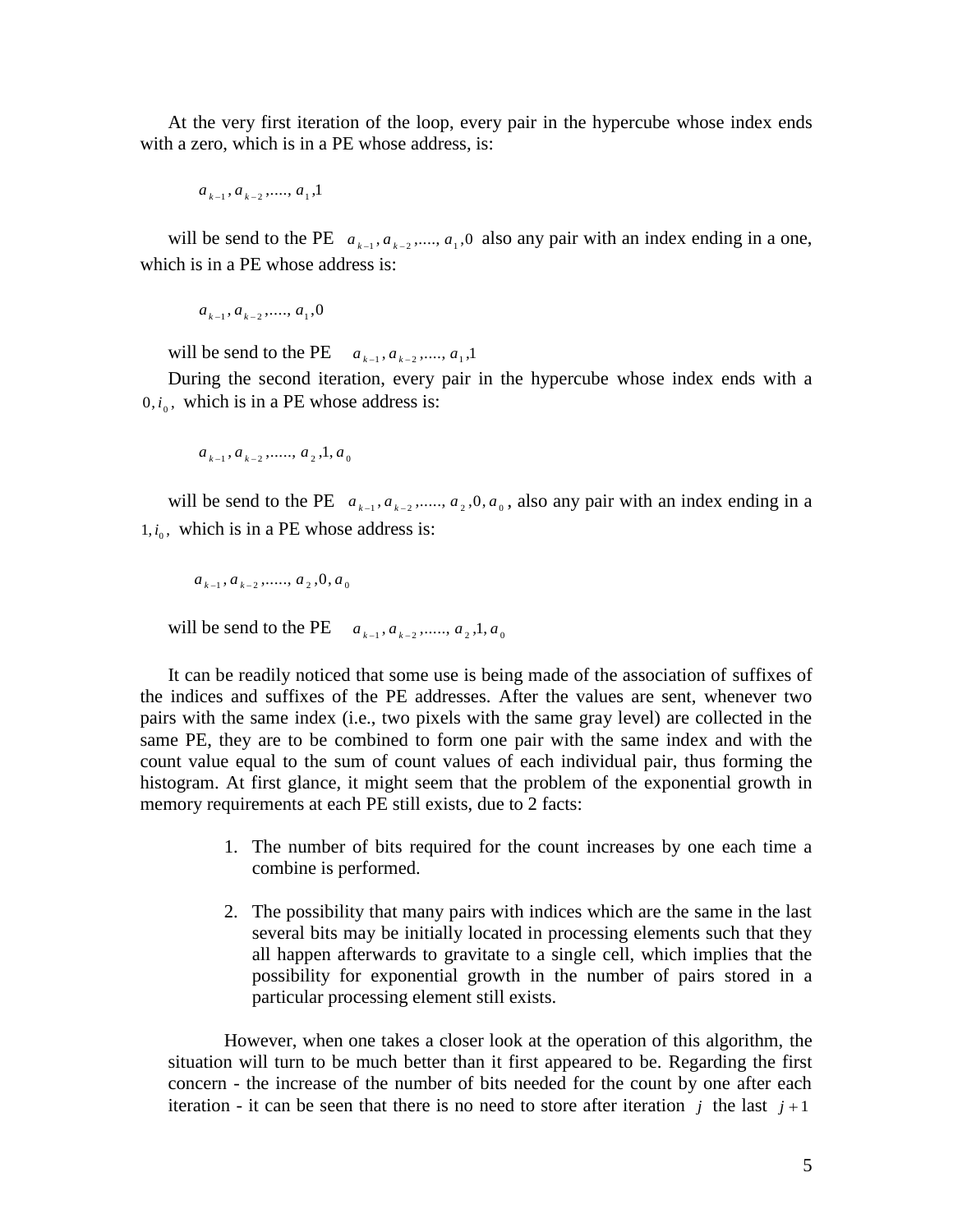bits of any index, since these bits will at that time be given by the last  $j + 1$  bits of the processing element address which contains that index. It is true that the number of bits needed to store the count will increase by one after each iteration but at the same time the number of bits required to store the index will decrease by one. Thus, the total number of bits required to store a pair will remain a constant throughout the whole algorithm. The value of this constant is simply equal to the number of bits required to store the gray level plus one  $(i.e.: (m + 1))$  The argument about the exponential growth in the number of pairs to be stored at each processing element will also be found to be not exactly the case, and this is discussed by the authors in details in [1].

#### 4.5. The formal algorithm

The following is the final algorithm in [1], described in pseudo-code like language.

Define  $n =$  number of nodes in hypercube (number of pixels).

 $k = \log_{2} n$ .

 $x =$  number of gray levels.

 $m = \log_2 x$ .

For  $j = 0$  to  $(m - 1)$  do

(\*\*\*) Send all the pairs with index

 $i_{m-1}, i_{m-2}, \ldots, i_{j+1}, 0, i_{j-1}, \ldots, i_1, i_0$ 

which are in a processing element in the hypercube whose address is

 $a_{k-1}, a_{k-2}, ..., a_{j+1}, 1, a_{j-1}, ..., a_1, a_0$ 

to the PE in the hypercube whose address is

 $a_{k-1}, a_{k-2}, \dots, a_{j+1}, 0, a_{j-1}, \dots, a_1, a_0$ 

In parallel, send all pairs with the index

 $i_{m-1}, i_{m-2}, \ldots, i_{j+1}, 1, i_{j-1}, \ldots, i_1, i_0$ 

which are in a processing element in the hypercube whose address is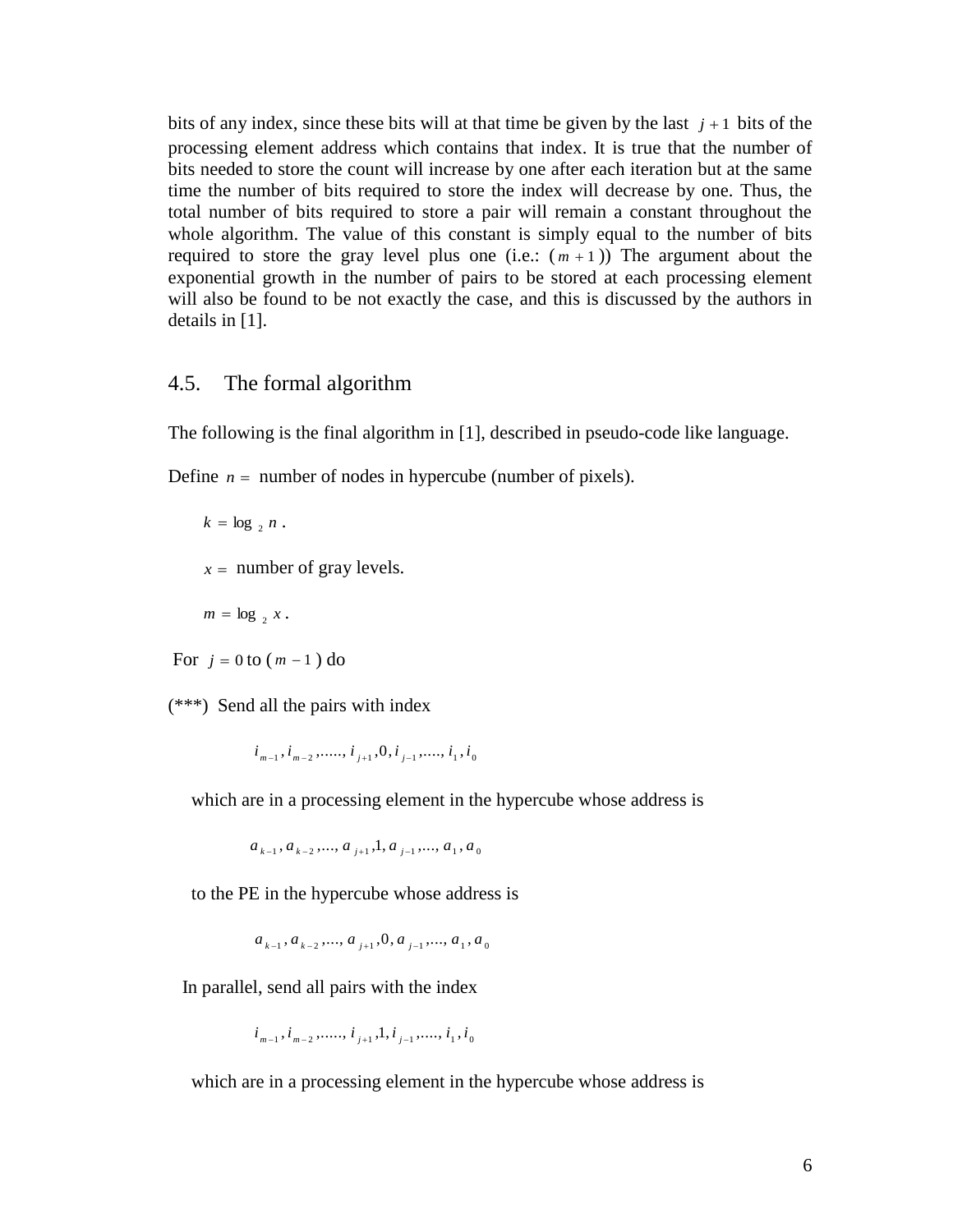$$
a_{k-1}, a_{k-2}, \ldots, a_{j+1}, 0, a_{j-1}, \ldots, a_1, a_0
$$

to the PE in the hypercube whose address is

$$
a_{k-1}, a_{k-2}, \ldots, a_{j+1}, 1, a_{j-1}, \ldots, a_1, a_0
$$

 If two pairs have the same index are collected in the same PE then they are to be combined to form one pair with the same index and with the count value equal to the sum of count values of each individual pair ;

end For ;

If  $k = m$  then STOP else

 $(\# \# \#)$  For  $j = m$  to  $(k - 1)$  Do

Send the count value stored in the PE whose address is

 $a_{k-1}, a_{k-2}, \ldots, a_{j+1}, 1, a_{j-1}, \ldots, a_1, a_0$ 

to the PE whose address is

 $a_{k-1}, a_{k-2}, \ldots, a_{j+1}, 0, a_{j-1}, \ldots, a_1, a_0$ 

sum both count values and leave the combined histogram in the latter PE.

end For ;

end If.

The algorithm assumes that the number of bits to represent the gray levels are never more than the number of bits required to represent the number of pixels in an image, which is a logical and true assumption for nearly all realistic situations in computer vision applications.

#### 4.6. Complexity analysis of the deterministic algorithm.

It can be seen that with regards to the time complexity of the algorithm, that the algorithm runs exactly in  $log n$  loop iterations, the time for each loop iteration may be considered as one time step (including routing and the combining operations performed within a processing element), thus it is a  $log n$  time complexity process. With regards to

space complexity, the maximum space required at a single PE will be an  $O(2<sup>2</sup>)$  space

*c*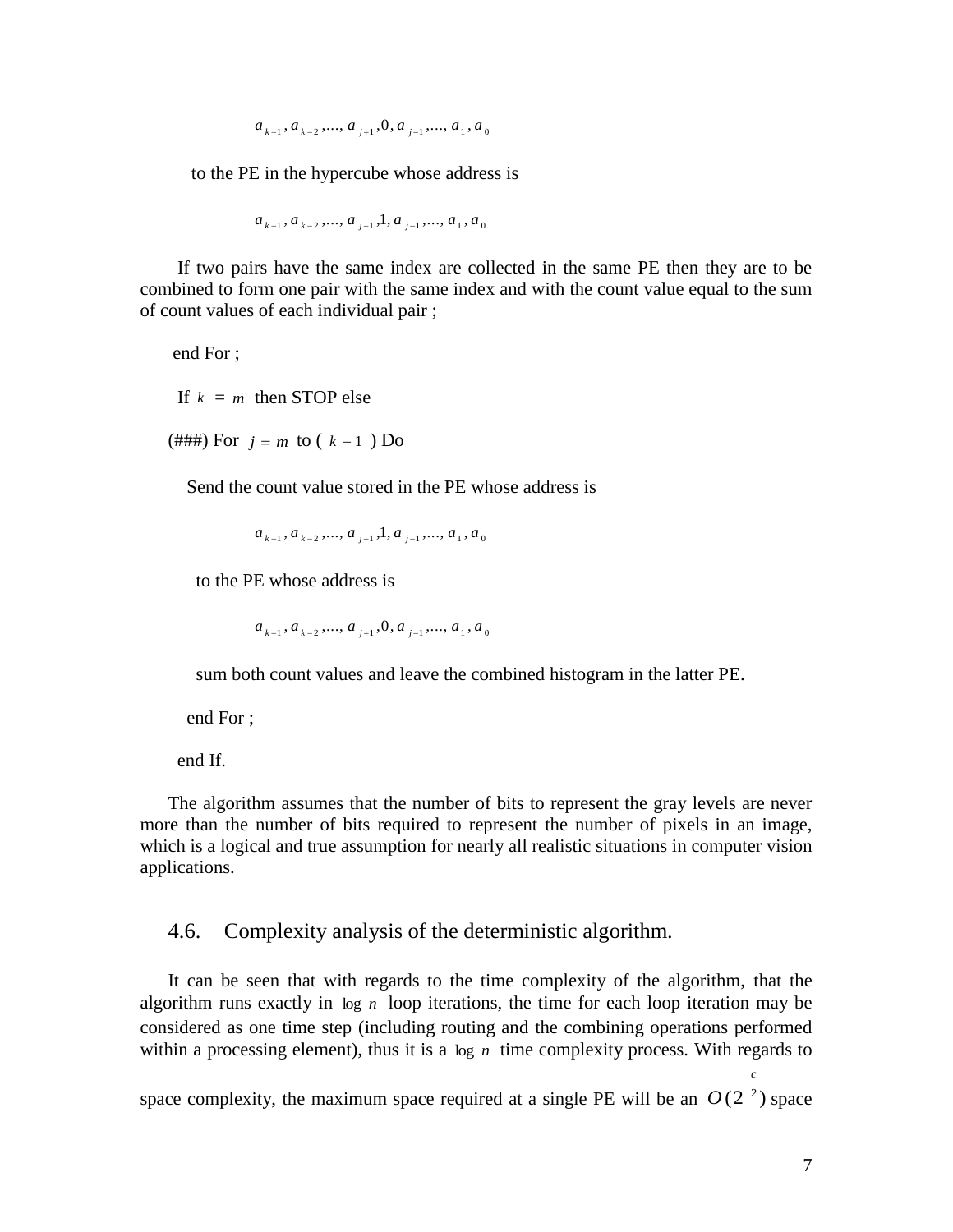per cell where  $c$  is the number of bits required to store one of the histogram domain values.

To be more specific, the algorithm requires

$$
(\log_2 x + 1)2^{-\frac{\log_2 x}{2}}
$$

space per PE where  $x$  is the discretized number of gray levels.

# 5. Comments about the deterministic algorithm

The presented algorithm in [1] describes an intelligent approach to solving the problem of finding the histogram of an image using a popular parallel architecture in a number of steps equal to the diameter of the hypercube ( $\log n$ ), which is the best complexity that can be hoped for. The algorithm makes use of the association of data values (gray level values) and PE addresses to keep a growing collection of values distributed so that their growth is manageable. The space complexity as described above *c*

is  $O(2<sup>2</sup>)$ . It may be possible to reduce the space by the use of some encoding techniques during the storage of histograms that result while iterating. However, the algorithm would then have to be modified accordingly and its behavior may become more complicated. The algorithm works nicely for the cases when  $m \leq k$ , as the formal description of the algorithm imply.

# 6. The Randomized version of the algorithm

A randomized algorithm is best described as an algorithm where some of the decisions are made based upon the outcome of coin flips. The idea is to prove that the algorithm will behave in a certain manner with high probability. In our problem, we are concerned with proving that randomizing the algorithm will make the memory requirements at each processing element less than those for the original algorithm with a high probability. Typically, we mean a probability  $\geq 1 - n^{-a}$  for any  $a > 1$ . Generally speaking, we can divide randomized algorithms into two classes. The first class is one in which the output is correct with high probability and is guaranteed to use a certain amount of resources. In the second one the algorithm is guaranteed to produce a correct output, using a certain amount of resource with a high probability. The first class is called a "Monte Carlo" algorithm, the second is called a "Las Vegas" algorithm, our new algorithm is of the "Las Vegas" type.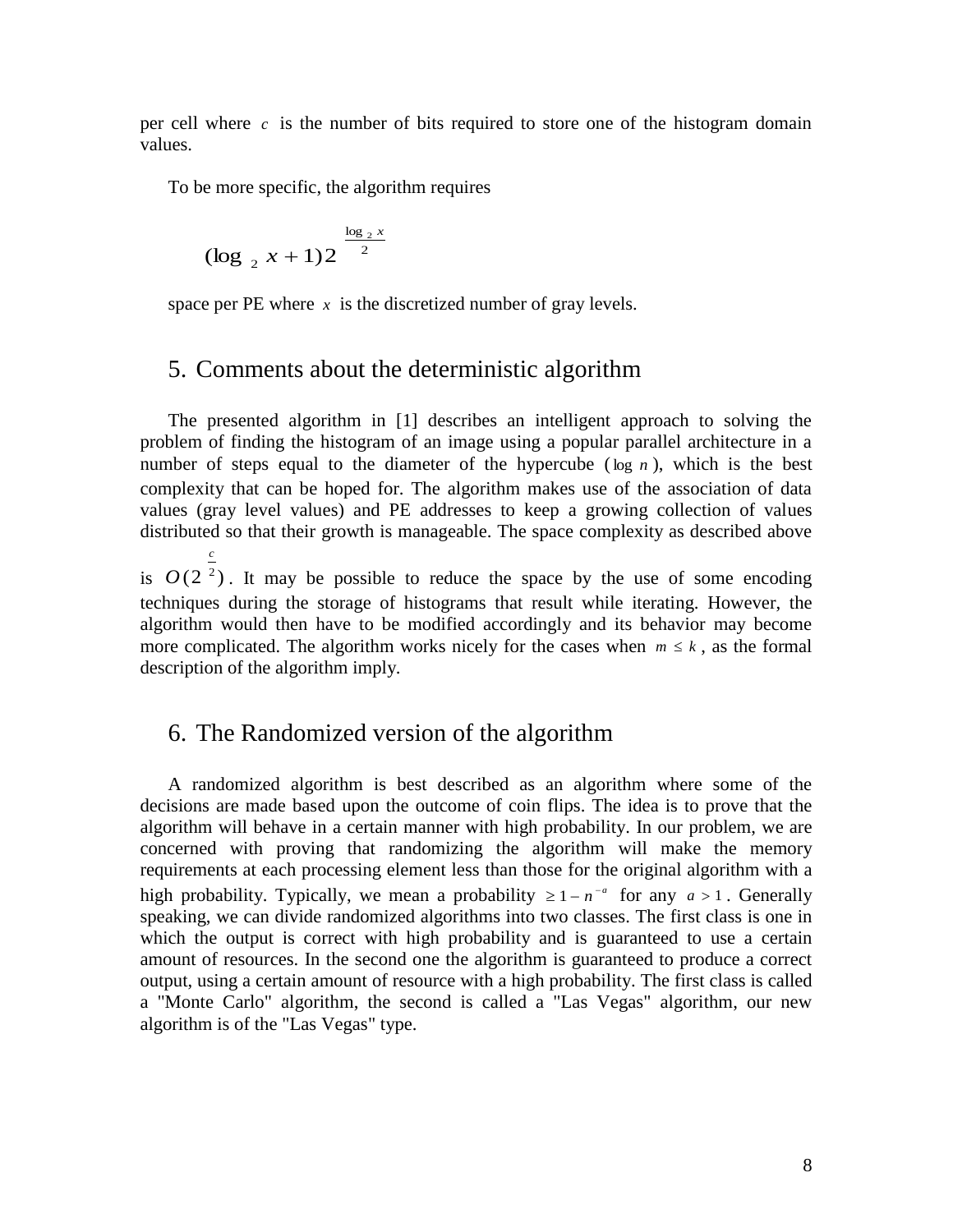# 7. The Randomization Scheme.

The randomization scheme we describe is basically a method to change the step marked (\*\*\*) in the old algorithm to be a randomized routing step. This is instead of sending all the pairs to the specific processor

 $a_{k-1}, a_{k-2}, \dots, a_{j+1}, 0, a_{j-1}, \dots, a_1, a_0$ 

 | |

we send them randomly in a first phase to the  $k - j$  processors (c means complement)

(1) 
$$
a_{k-1}, a_{k-2}, \ldots, a_{j+1}, 1, a_{j-1}, \ldots, a_1, a_0
$$

$$
(2) \quad a_{k-1}, a_{k-2}, \dots, a_{j+1}c, 1, a_{j-1}, \dots, a_1, a_0
$$

$$
(k-j-1) \ a_{k-1}, a_{k-2}, \ldots, a_{j+1}, 1, a_{j-1}, \ldots, a_1, a_0
$$

$$
(k-j)
$$
  $a_{k-1}c, a_{k-2},..., a_{j+1}, 1, a_{j-1},..., a_1, a_0$ 

and then, a second phase, sends all 'misplaced' pairs ; i.e., pairs with a zero in their *j* th position in PE's  $2 \Leftrightarrow (k - j)$  to the proper PE's

$$
(2') \quad a_{k-1}, a_{k-2}, \dots, a_{j+1}c, 0, a_{j-1}, \dots, a_1, a_0
$$
\n
$$
\mid
$$
\n
$$
((k-j-1)') \quad a_{k-1}, a_{k-2}c, \dots, a_{j+1}, 0, a_{j-1}, \dots, a_1, a_0
$$
\n
$$
((k-j)') \quad a_{k-1}c, a_{k-2}, \dots, a_{j+1}, 0, a_{j-1}, \dots, a_1, a_0
$$

Note that this scheme complies with the idea behind the original algorithm regarding that the suffixes of the indices of the pairs is the same as the suffixes of the processing elements addresses, with the advantage that the pairs are dispersed within the hypercube more than before.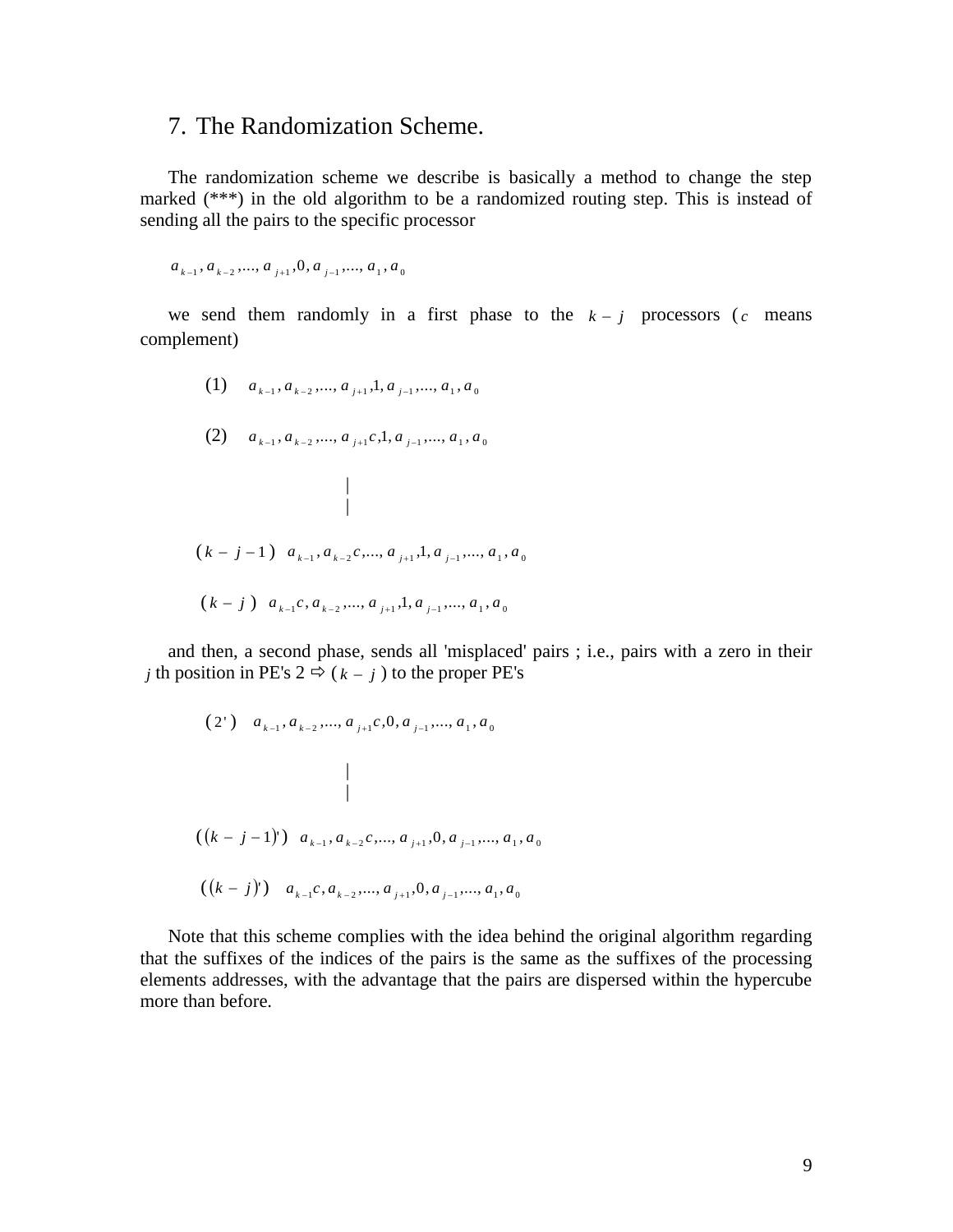## 8. Probabilistic Analysis of Memory Requirements.

An analysis of the memory locations required at each PE is to follow. The analysis is done for a specific processing element [ *y* ] at the first step of the randomization procedure, the same analysis could be applied to all PE's within the hypercube without loss of generality, the same method could then be used for the following iterations till  $j = m - 1$ . The fact that the distributions used to calculate the number of pairs that are expected to be at a certain processor (in the probability tree) are binomial distributions and that the sum of  $k - j$  such distributions is still a polynomial random variable could be applied to use Chernoff's lemma. Assume *X* is the random variable of the number of pairs (memory locations needed), and m is the expected value we calculated, then:

$$
E(X) = X
$$

Implies (since *X* is polynomial) that the Probability ( $X \geq (1 + \epsilon \text{psilon})m$ )

is 
$$
\leq e^{\left(\frac{m}{2} \text{epsilon}^{-2}\right)} \lt \lt n^{-a}
$$
 where  $a > 1$ 

Which satisfies that the memory requirements are less than *m* with a probability  $\geq 1 - n^{-a}$ , for any  $a > 1$ , as described before in the randomization criteria.

# 9. Complexity analysis of the randomized algorithm

It could be clearly seen that the memory requirements has decreased significantly when applying this randomization scheme. The number of bits for every pair is still equal to  $\log_2 x + 1$  at every time during the iterations. Due to the 'balance' we discussed in the probabilistic analysis, the number of pairs will always be close to a constant. Even if the number of pairs increased to be proportional to  $(\log_2 x)$ , this will definitely be better than  $\sqrt{x}$ . One may argue that sending the pairs to more than one processor for randomization purposes will increase the time complexity to be more than O( log *n* ) steps, but this is not true because the number of pairs will always be close to a constant as we proved. Thus, the total memory requirements will be O( $C \log x + (\log_2 n - \log_2 x)$ ) bits.

The second term is for the count increase by one for the loop (###) after the index suffix is scanned for all the PE's. The time complexity remains  $O(\log n)$ . As an example, for 256  $*$  256  $*$  8 images that we used in the original algorithm the memory requirements were 144 bits for each PE. For the randomized algorithm, the memory requirements will be equal to

$$
C(\log_2 256 + 1) + (\log_2 65536 - \log_2 256)
$$